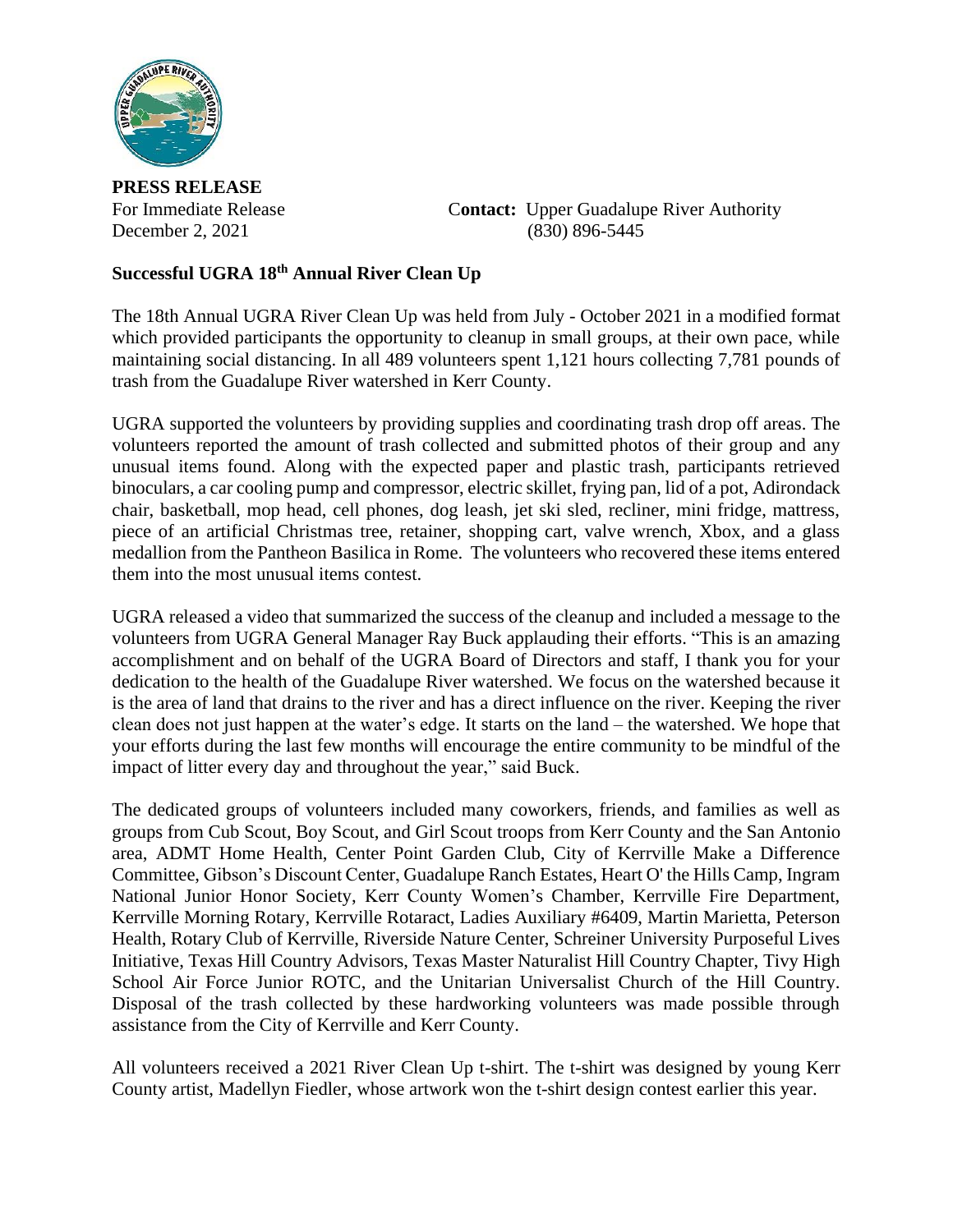In addition to the t-shirt, volunteers received snacks, bottled water, McDonald's meal cards, and were eligible for the raffle prize drawing. These items were made possible due to generous donations from Atmos Energy, The Cailloux Foundation, City of Kerrville, Garrett Services, HEB, James Avery Artisan Jewelry, Kerr County Soil & Water Conservation District, Kerr County, Kerr Screen Graphics, Kerrville Garden Club, Kerrville Kayak and Canoe, Ladies Auxiliary #6409, Martin Marietta, McDonald's, Natural Resources Conservation Service, The Ranch 92.3, The River 106.1, Scrap Solutions, Security State Bank & Trust, Unitarian Universalists Church of the Hill Country, and Wheatcraft Materials, Inc.

The Annual River Clean Up is just one component of UGRA's Trash Free Initiative. Since 2004, UGRA has routinely picked up trash from 15 low water crossings throughout Kerr County which results in the removal of tens of thousands of pounds of litter each year. As a proactive measure to reduce littering, UGRA is continuing to fund summertime litter patrols with licensed peace officers at the most popular river crossings to promote the message, "Pack it in, Pack it out." In addition, UGRA's environmental education programs focus on preserving the water quality of the Guadalupe River.

"Thank you to all the volunteers, sponsors, and community partners for recognizing the need to take care of OUR river. The River Clean Up would not be possible without your support and participation," said Tara Bushnoe, UGRA Natural Resources Manager. For more information about the Annual River Clean Up and to view the recap video, visit [www.ugra.org/major](http://www.ugra.org/major-initiatives/river-clean-up)[initiatives/river-clean-up](http://www.ugra.org/major-initiatives/river-clean-up)



## **Let's Keep** *Our* **River Clean**

Ingram National Junior Honor Society students removed a mattress from the banks of Johnson Creek during the 18<sup>th</sup> Annual River Clean Up.